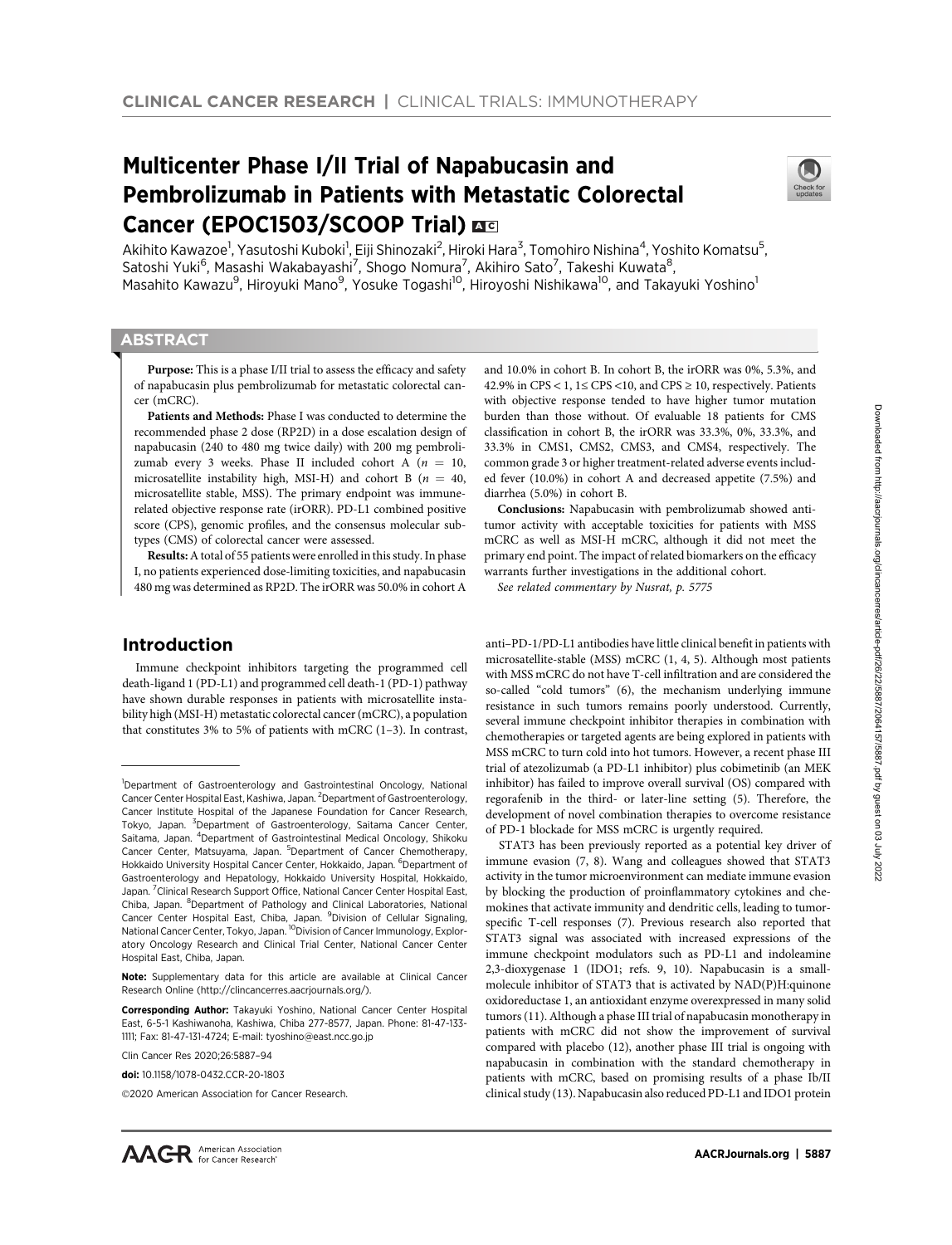# Translational Relevance

The development of novel combination therapies to overcome resistance of PD-1 blockade for microsatellite-stable (MSS) metastatic colorectal cancer (mCRC) is urgently required. The present study is a phase I/II study to assess the efficacy and safety of napabucasin plus pembrolizumab in patients with mCRC. Our trial demonstrated antitumor activity of napabucasin plus pembrolizumab for patients with MSS mCRC as well as patients with microsatellite instability high mCRC together with related biomarkers such as PD-L1, tumor mutation burden, and the consensus molecular subtypes of colorectal cancer. The impact of related biomarkers on the efficacy warrants further investigations in the additional cohort. Most treatment-related adverse events were manageable without unexpected safety signals.

levels in colon cancer cells stimulated by IFN $\gamma$  (14), which might reinvigorate the antitumor T-cell response in combination with PD-1 blockade.

The present study is a phase I/II study to assess the efficacy and safety of napabucasin plus pembrolizumab in patients with mCRC.

# Patients and Methods

# Study design and patients

This is a multicenter phase I/II trial of napabucasin plus pembrolizumab in patients with mCRC. Phase I was conducted to determine the recommended phase 2 dose (RP2D) in a 3 plus 3 cohort-based dose escalation design of napabucasin with pembrolizumab. Phase II was composed of cohort A (MSI-H) and cohort B (MSS). Patients had to fulfill the following criteria: (i) 20 years or older of age; (ii) phase I: histologically confirmed gastrointestinal cancer refractory or intolerant to standard chemotherapy, phase II: histologically confirmed mCRC refractory or intolerant to one or more regimens of the following standard chemotherapies; fluoropyrimidine, irinotecan, and oxaliplatin irrespective of combination with angiogenesis inhibitors; (iii) Eastern Cooperative Oncology Group performance status of 0 or 1; (iv) adequate organ function; and (v) phase II cohort B only: measurable disease by RECIST version 1.1. This study was approved by the Institutional Review Board of each institution and conducted under the Declaration of Helsinki. All patients provided written-informed consent for participation in the study. The study protocol was registered at the ClinicalTrials.gov (NCT02851004).

### Procedure

In phase I, patients received oral napabucasin 240 mg b.i.d. on level 1 and 480 mg b.i.d. on level 2 in combination with i.v. pembrolizumab 200 mg every 3 weeks with one cycle as 3 weeks. The first cycle of 28 days consisted of a 7-day napabucasin run-in followed by a 21-day concomitant dosing period. Dose-limiting toxicities (DLT) were evaluated during the first cycle as DLT evaluation period. DLTs were defined as any of the following toxicities judged to be caused due to protocol treatment: grade 4 hematologic toxicity; grade 3 thrombocytopenia requiring transfusions; grade ≥3 febrile neutropenia; liver disorder [aspartate aminotransferase/alanine aminotransferase > 5 x upper limited normal (ULN) and total bilirubin  $> 3 \times ULN$ ; uncontrollable nonhematologic toxicity of grade ≥3 despite maximal supportive care; and grade 3 or higher immune-related adverse events lasting 8 days or more despite administration of corticosteroid. In phase II, all patients received the RP2D. Dose modifications of study drugs are described in detail in the protocol. Treatment continued until tumor progression, unacceptable toxic effects, or withdrawal of consent.

Computed tomography or magnetic resonance imaging was carried out at baseline and every 6 weeks until 24 weeks (thereafter every 9 weeks until week 42, and every 12 weeks after week 48). Tumor responses were evaluated using immune-related response criteria (irRECIST) or RECIST version 1.1. Adverse events were classified according to the Common Terminology Criteria for Adverse Events version 4.0. Baseline molecular characteristics, such as MSI or mismatch repair (MMR) status and RAS or BRAF mutational status in mCRC, were analyzed in each institution using formalin-fixed paraffin-embedded tissue specimens from archival tissue samples (Supplementary Methods).

A post-hoc exploratory biomarker analyses were performed using either archival or pretreatment biopsy samples if available. PD-L1 expression was assessed by the pathologist (T. Kuwata) using the PD-L1 IHC 22C3 pharmDx assay (Agilent Technologies) and measured using the combined positive score (CPS), defined as the number of PD-L1–positive cells (tumor cells, lymphocytes, and macrophages) as a proportion of the total number of tumor cells multiplied by 100. Mutational status including tumor mutation burden (TMB) and the consensus molecular subtypes (CMS) of colorectal cancer was assessed by whole-exome sequencing (WES) and RNA sequencing as previously described (15). The detailed methods of WES and RNA sequencing are available in Supplementary Methods.

#### **Outcomes**

The primary endpoint was immune-related objective response rate (irORR) based on irRECIST (16). According to the irRECIST, disease progression detected by the imaging evaluation was confirmed by the following imaging evaluation at 4 weeks or later, if patients were clinically stable. Secondary endpoints included ORR based on RECIST version 1.1, the disease control rate (DCR), progression-free survival (PFS), immune-related progression-free survival (irPFS) at 12 weeks (16), OS, duration of response (DOR), and adverse events. ORR was defined as the proportion of patients with the best overall response of the complete response (CR) or partial response (PR). DCR was defined as the proportion of patients with the best overall response of CR, PR, or stable disease (SD). PFS was defined as the time from the date of registration until the date of disease progression or the date of death from any cause, whichever occurs first. OS was defined as the time from the date of registration until the date of death from any cause. DOR was defined as the time from the date of first documented objective response until disease progression or the date of death from any cause. A post-hoc exploratory endpoint included biomarker analysis such as PD-L1 expression, mutational status, and CMS in archival or pretreatment biopsy samples.

#### Statistical analysis

In phase II, required sample size for cohort A (10 patients) was determined in an exploratory manner. The enrollment in cohort A was anticipated to be quite slow, as patients with MSI-H form a small minority of mCRC. Therefore, sample size for cohort A was not set up based on the statistical grounds. In cohort B, an optimal two-stage design proposed was applied (17). A stop for inefficacy was planned to be declared if the 12-week irPFS rate was 0% at the first stage (13 patients). Pembrolizumab monotherapy or napabucasin monotherapy provided almost no objective response for patients with MSS mCRC (4, 12). Considering the side effects of napabucasin plus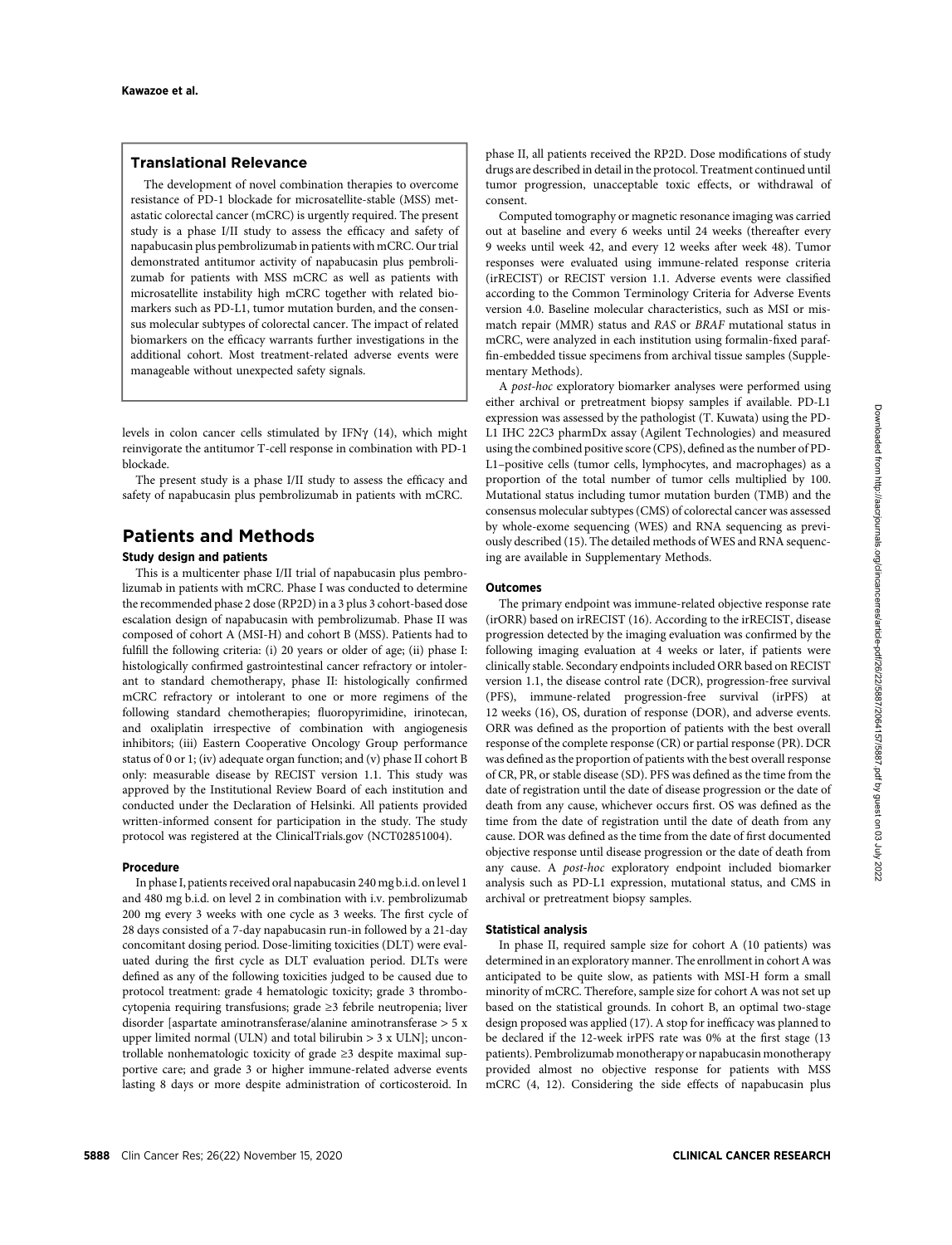pembrolizumab, we thought that at least 15% extra in irORR was necessary as clinically meaningful antitumor activity to proceed to a confirmatory trial. Therefore, the primary endpoint (irORR) in cohort B was assessed setting the threshold and expected values as 5% and 20%. A total of 40 patients (13 at the first stage and 27 at the second stage) were calculated as required with one-sided alpha of 5% and power of 90%. The primary endpoint would be met if 5 or more patients achieved immune-related objective response (irCR or irPR) among 40 patients. Confidence intervals (CI) of ORR, DCR, and irPFS were constructed using Clopper and Pearson method. PFS, OS, and DOR were estimated using the Kaplan–Meier method. All the efficacy endpoints were planned to be analyzed for all the patients who received RP2D determined in phase I. All statistical analyses were performed using SAS Release version 9.4 (SAS Institute).

# Results

#### Phase I and patient's deposition

# Phase II

#### Patients

#### Table 1. Baseline characteristics.

| necessary as clinically meaningful antitumor activity to proceed to a<br>confirmatory trial. Therefore, the primary endpoint (irORR) in cohort<br>B was assessed setting the threshold and expected values as 5% and                                                                                                                                                                                                                                                                                                     | <b>Characteristics</b>                                                                                                                                                                                                                                                                                              | Cohort A (MSI-H)<br>$(n = 10, %)$               | Cohort B (MSS)<br>$(n = 40, %)$    |
|--------------------------------------------------------------------------------------------------------------------------------------------------------------------------------------------------------------------------------------------------------------------------------------------------------------------------------------------------------------------------------------------------------------------------------------------------------------------------------------------------------------------------|---------------------------------------------------------------------------------------------------------------------------------------------------------------------------------------------------------------------------------------------------------------------------------------------------------------------|-------------------------------------------------|------------------------------------|
| 20%. A total of 40 patients (13 at the first stage and 27 at the second<br>stage) were calculated as required with one-sided alpha of 5% and                                                                                                                                                                                                                                                                                                                                                                             | Median age, years (range)<br>Sex                                                                                                                                                                                                                                                                                    | 53 (30-77)                                      | 63 (25–79)                         |
| power of 90%. The primary endpoint would be met if 5 or more                                                                                                                                                                                                                                                                                                                                                                                                                                                             | Male                                                                                                                                                                                                                                                                                                                | 5(50.0)                                         | 17 (42.5)                          |
| patients achieved immune-related objective response (irCR or irPR)                                                                                                                                                                                                                                                                                                                                                                                                                                                       | Female                                                                                                                                                                                                                                                                                                              | 5(50.0)                                         | 23 (57.5)                          |
| among 40 patients. Confidence intervals (CI) of ORR, DCR, and irPFS                                                                                                                                                                                                                                                                                                                                                                                                                                                      | ECOG PS                                                                                                                                                                                                                                                                                                             |                                                 |                                    |
| were constructed using Clopper and Pearson method. PFS, OS, and                                                                                                                                                                                                                                                                                                                                                                                                                                                          | 0                                                                                                                                                                                                                                                                                                                   | 10 (100)                                        | 34 (85.0)                          |
| DOR were estimated using the Kaplan-Meier method. All the efficacy                                                                                                                                                                                                                                                                                                                                                                                                                                                       | $\mathbf{1}$                                                                                                                                                                                                                                                                                                        | 0(0)                                            | 6(15.0)                            |
| endpoints were planned to be analyzed for all the patients who received                                                                                                                                                                                                                                                                                                                                                                                                                                                  | Primary site                                                                                                                                                                                                                                                                                                        |                                                 |                                    |
| RP2D determined in phase I. All statistical analyses were performed                                                                                                                                                                                                                                                                                                                                                                                                                                                      | Right-sided colon                                                                                                                                                                                                                                                                                                   | 10 (100)                                        | 27 (67.5)                          |
| using SAS Release version 9.4 (SAS Institute).                                                                                                                                                                                                                                                                                                                                                                                                                                                                           | Left-sided colon                                                                                                                                                                                                                                                                                                    | 0(0)                                            | 13 (32.5)                          |
|                                                                                                                                                                                                                                                                                                                                                                                                                                                                                                                          | Metastatic organ                                                                                                                                                                                                                                                                                                    |                                                 |                                    |
|                                                                                                                                                                                                                                                                                                                                                                                                                                                                                                                          | Liver<br>Lung                                                                                                                                                                                                                                                                                                       | 2(20.0)<br>2(20.0)                              | 28 (70.0)<br>29 (72.5)             |
| <b>Results</b>                                                                                                                                                                                                                                                                                                                                                                                                                                                                                                           | Lymph node                                                                                                                                                                                                                                                                                                          | 7(70.0)                                         | 17 (42.5)                          |
| Phase I and patient's deposition                                                                                                                                                                                                                                                                                                                                                                                                                                                                                         | Peritoneum                                                                                                                                                                                                                                                                                                          | 7(70.0)                                         | 12 (30.0)                          |
| A total of 55 patients were enrolled between November 2016 and                                                                                                                                                                                                                                                                                                                                                                                                                                                           | Number of prior chemotherapy                                                                                                                                                                                                                                                                                        |                                                 |                                    |
| June 2018 in this study. In phase I, 5 patients were enrolled in level 1                                                                                                                                                                                                                                                                                                                                                                                                                                                 | ≤2                                                                                                                                                                                                                                                                                                                  | 6(60.0)                                         | 12 (30.0)                          |
| and 3 patients in level 2 (Supplementary Fig. S1 and Supplementary                                                                                                                                                                                                                                                                                                                                                                                                                                                       | $\geq 3$                                                                                                                                                                                                                                                                                                            | 4(40.0)                                         | 28 (70.0)                          |
| Table S1). All patients were MSS mCRC. Two patients in level 1 were                                                                                                                                                                                                                                                                                                                                                                                                                                                      | Prior regimens                                                                                                                                                                                                                                                                                                      |                                                 |                                    |
| excluded from DLT evaluation because of disease progression during                                                                                                                                                                                                                                                                                                                                                                                                                                                       | Fluoropyrimidine                                                                                                                                                                                                                                                                                                    | 10 (100)                                        | 40 (100)                           |
| DLT evaluation period. No DLTs were observed at either level, and                                                                                                                                                                                                                                                                                                                                                                                                                                                        | Oxaliplatin                                                                                                                                                                                                                                                                                                         | 10 (100)                                        | 40 (100)                           |
|                                                                                                                                                                                                                                                                                                                                                                                                                                                                                                                          | Irinotecan                                                                                                                                                                                                                                                                                                          | 10 (100)                                        | 40 (100)                           |
| then napabucasin 480 mg b.i.d. (level 2) with pembrolizumab was                                                                                                                                                                                                                                                                                                                                                                                                                                                          | Angiogenesis inhibitor                                                                                                                                                                                                                                                                                              | 9(90.0)                                         | 40 (100)                           |
| determined as RP2D. Safety profiles are shown in Supplementary                                                                                                                                                                                                                                                                                                                                                                                                                                                           | Anti-EGFR inhibitor                                                                                                                                                                                                                                                                                                 | 2(20.0)                                         | 17 (42.5)                          |
| Table S2. Two patients (1 in level 1 and 1 in level 2) had SD, and the                                                                                                                                                                                                                                                                                                                                                                                                                                                   | Regorafenib                                                                                                                                                                                                                                                                                                         | 1(10.0)                                         | 17 (42.5)                          |
| remaining 6 had PD. One patient with SD > 4 months in level 2 showed                                                                                                                                                                                                                                                                                                                                                                                                                                                     | TAS-102<br>RAS status                                                                                                                                                                                                                                                                                               | 0(0)                                            | 23 (57.5)                          |
| a decrease in tumor size from baseline.                                                                                                                                                                                                                                                                                                                                                                                                                                                                                  | Wild-type                                                                                                                                                                                                                                                                                                           | 5(50.0)                                         | 14 (35.0)                          |
|                                                                                                                                                                                                                                                                                                                                                                                                                                                                                                                          | Mutant                                                                                                                                                                                                                                                                                                              | 5(50.0)                                         | 25 (62.5)                          |
| <b>Phase II</b>                                                                                                                                                                                                                                                                                                                                                                                                                                                                                                          | Unknown                                                                                                                                                                                                                                                                                                             | 0(0)                                            | 1(2.5)                             |
| <b>Patients</b>                                                                                                                                                                                                                                                                                                                                                                                                                                                                                                          | BRAF V600E status                                                                                                                                                                                                                                                                                                   |                                                 |                                    |
| In phase II cohort B, 3 of 13 patients enrolled in the first stage                                                                                                                                                                                                                                                                                                                                                                                                                                                       | Wild-type                                                                                                                                                                                                                                                                                                           | 5(50.0)                                         | 28 (70.0)                          |
| achieved irPFS at 12 weeks. Therefore, we enrolled additional 27                                                                                                                                                                                                                                                                                                                                                                                                                                                         | Mutant                                                                                                                                                                                                                                                                                                              | 2(20.0)                                         | 2(5.0)                             |
| patients for the second stage (Supplementary Fig. S1). Table 1 sum-                                                                                                                                                                                                                                                                                                                                                                                                                                                      | Unknown                                                                                                                                                                                                                                                                                                             | 3(30.0)                                         | 10(25.0)                           |
| marizes baseline characteristics of 10 patients in cohort A (MSI-H) and                                                                                                                                                                                                                                                                                                                                                                                                                                                  | MSI or MMR status                                                                                                                                                                                                                                                                                                   |                                                 |                                    |
| 40 patients in phase II cohort B (MSS). Among the first enrolled 11                                                                                                                                                                                                                                                                                                                                                                                                                                                      | MSI-high or MMR-deficient                                                                                                                                                                                                                                                                                           | 10 (100)                                        | 0(0)                               |
|                                                                                                                                                                                                                                                                                                                                                                                                                                                                                                                          | MSS or MMR-proficient                                                                                                                                                                                                                                                                                               | 0(0)                                            | 40 (100)                           |
| patients with left-sided colon cancer in cohort B, no patients achieved<br>irPFS at 12 weeks (3 SD and 8 PD), whereas 3 of 4 patients with right-<br>sided colon cancer achieved irPFS at 12 weeks (1 PR and 2 SD) at the                                                                                                                                                                                                                                                                                                | Abbreviation: ECOG, Eastern Cooperative Oncology Group.                                                                                                                                                                                                                                                             |                                                 |                                    |
| time. Thus, we hypothesized that the study treatment might be more<br>effective for patients with right-sided colon cancer than those with left-<br>sided colon cancer, leading to the restriction of the enrollment in<br>cohort B to patients with right-sided colon cancer. We did this<br>restriction simply based on clinical findings in the middle of this<br>study. Also, we did not make an amendment to the protocol regarding<br>this restriction, as it was just a practical change. As a result, 27 (67.5%) | Antitumor activity and tumor biomarkers<br>The irORR was 50.0% (5 of 10 patients; 95% CI, 18.7-81.3) in<br>cohort A and 10.0% (4 of 40 patients; 95% CI, 2.8-23.7) in cohort B<br>(Table 2 and Fig. 1). Thus, the primary endpoint was not met. The<br>ORR was completely consistent with the irORR. The median DOR | Table 2. Tumor responses according to irRECIST. |                                    |
|                                                                                                                                                                                                                                                                                                                                                                                                                                                                                                                          |                                                                                                                                                                                                                                                                                                                     |                                                 |                                    |
| patients had right-sided colon cancer, and 13 (32.5%) patients had left-<br>sided colon cancer in cohort B.<br>Data cutoff for the analysis of safety and efficacy analysis was                                                                                                                                                                                                                                                                                                                                          |                                                                                                                                                                                                                                                                                                                     | Cohort A (MSI-H)<br>$(n = 10)$                  | $(n = 40)$                         |
|                                                                                                                                                                                                                                                                                                                                                                                                                                                                                                                          |                                                                                                                                                                                                                                                                                                                     |                                                 | Cohort B (MSS)                     |
|                                                                                                                                                                                                                                                                                                                                                                                                                                                                                                                          | Best response, n (%)<br>CR                                                                                                                                                                                                                                                                                          | 1(10.0)                                         | 0(0)                               |
|                                                                                                                                                                                                                                                                                                                                                                                                                                                                                                                          | PR                                                                                                                                                                                                                                                                                                                  | 4(40.0)                                         | 4 (10.0)                           |
|                                                                                                                                                                                                                                                                                                                                                                                                                                                                                                                          | SD                                                                                                                                                                                                                                                                                                                  | 4(40.0)                                         | 14 (35.0)                          |
| August 31, 2018, with a median follow-up of 10.4 months (range,<br>3.3-14.1 months) in cohort A and 6.3 months (range, 1.1-<br>15.4 months) in cohort B. The median number of treatment cycle<br>was 14.5 (range, 1-20) in cohort A and 2.5 (range, 1-14) in cohort<br>B. At the data cutoff, 7 (70%) patients in cohort A and 2 (5%)                                                                                                                                                                                    | Disease progression                                                                                                                                                                                                                                                                                                 | 1(10.0)                                         | 21 (52.5)                          |
|                                                                                                                                                                                                                                                                                                                                                                                                                                                                                                                          | Not evaluated                                                                                                                                                                                                                                                                                                       | 0(0)                                            | 1(2.5)                             |
| patients in cohort B were ongoing treatment. All other 3 patients in<br>cohort A discontinued the protocol treatment due to disease                                                                                                                                                                                                                                                                                                                                                                                      | ORR, % (95% CI)                                                                                                                                                                                                                                                                                                     | 50.0 (18.7-81.3)                                | $10.0(2.8-23.7)$                   |
| progression. Other 38 patients in cohort B discontinued the pro-<br>tocol treatment due to disease progression ( $n = 37$ ) and treatment-                                                                                                                                                                                                                                                                                                                                                                               | DCR, % (95% CI)<br>DOR, months, median (95% CI)                                                                                                                                                                                                                                                                     | 90.0 (55.5-99.7)<br>NR (7.9-NR)                 | 45.0 (29.3-61.5)<br>$9.0(1.7-9.0)$ |

#### Antitumor activity and tumor biomarkers

|  |  |  | Table 2. Tumor responses according to irRECIST. |  |  |
|--|--|--|-------------------------------------------------|--|--|
|--|--|--|-------------------------------------------------|--|--|

|                              | Cohort A (MSI-H)<br>$(n = 10)$ | Cohort B (MSS)<br>$(n = 40)$ |
|------------------------------|--------------------------------|------------------------------|
| Best response, n (%)         |                                |                              |
| CR                           | 1(10.0)                        | 0(0)                         |
| <b>PR</b>                    | 4(40.0)                        | 4(10.0)                      |
| <b>SD</b>                    | 4(40.0)                        | 14 (35.0)                    |
| Disease progression          | 1(10.0)                        | 21(52.5)                     |
| Not evaluated                | 0(0)                           | 1(2.5)                       |
| ORR, % (95% CI)              | 50.0 (18.7-81.3)               | $10.0(2.8-23.7)$             |
| DCR, % (95% CI)              | 90.0 (55.5-99.7)               | 45.0 (29.3-61.5)             |
| DOR, months, median (95% CI) | NR (7.9-NR)                    | $9.0(1.7-9.0)$               |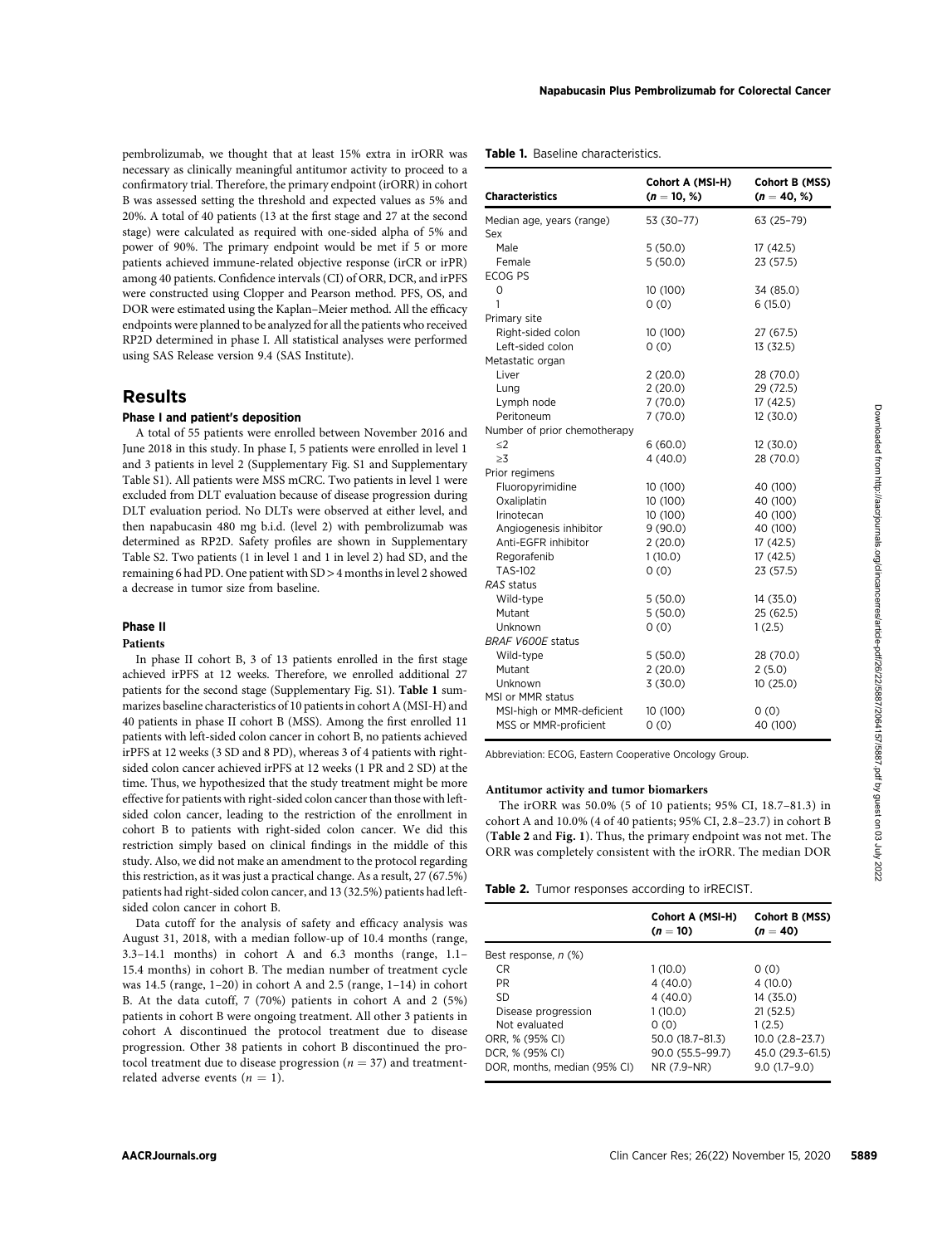

Figure 1.

A, Waterfall plot of maximum percent change in tumor size from baseline as measured by irRECIST. B, Time on treatment. C, Longitudinal change in irRECIST percentage from baseline. PD, progressive disease.

was not reached (NR; 95% CI, 7.9–NR) in cohort A and 9.0 months (95% CI, 1.7–9.0) in cohort B. All 4 patients with objective response in cohort B had right-sided colon, resulting in the irORR of 14.8% (4 of 27 patients) in patients with right-sided colon and 0% (0 of 13 patients) in patients with left-sided colon. None of 4 patients with objective response in cohort B had undergone radiation before starting the trial. Among the 4 patients with objective response, 1 had RAS/BRAF wild-type tumor, 2 had RAS mutations, and the remaining 1 had BRAF V600E mutation. More detailed characteristics and computed tomography during the study treatment of the 4 responders in cohort B are shown in Supplementary Table S3 and Supplementary Fig. S2. The DCR was 90.0% (95% CI, 55.5–99.7) in cohort A and 45.0% (95% CI, 29.3–61.5) in cohort B. Two patients with SD showed a decrease in tumor size from baseline, and 3 patients showed SD > 4 months in cohort B (Fig. 1).

The median PFS was NR (95% CI, 1.4–NR) in cohort A and 1.6 months (95% CI, 1.4–2.1) in cohort B (Supplementary Fig. S3). The median OS was NR (95% CI, 3.3–NR) in cohort A and 7.3 months (95% CI, 5.3–11.8 months) in cohort B.

PD-L1 CPS could be evaluated in 10 patients in cohort A and 36 patients in cohort B. All patients in cohort A had CPS ≥ 1. In cohort B,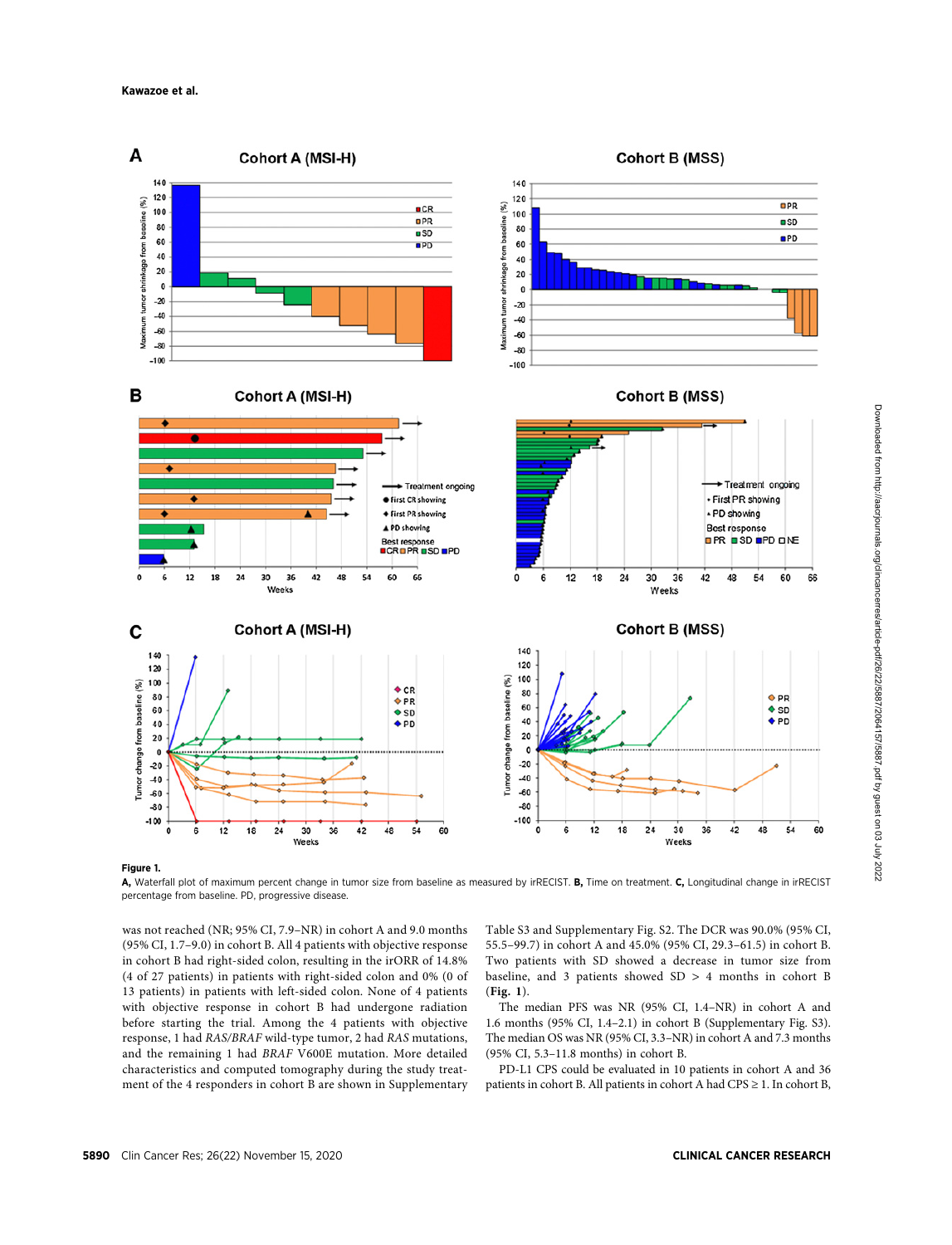

#### Figure 2.

Genomic profiles and the CMS of colorectal cancer.

the irORR was 0% (0 of 10 patients), 5.3% (1 of 19 patients), and 42.9% (3 of 7 patients) in CPS <1,  $1 \leq$  CPS <10, and CPS ≥10, respectively (Supplementary Table S4). TMB could be evaluated in 2 patients in cohort A and 28 patients in cohort B. Patients with objective response tended to have higher TMB than those without in cohort B, although the difference was not significant (Fig. 2). CMS could be evaluated in 2 patients in cohort A and 18 patients in cohort B, all of which were analyzed using primary tumor samples. Of evaluable 18 patients for CMS classification in cohort B, CMS1, CMS2, CMS3, and CMS4 were detected in 3, 6, 3, and 6 cases, respectively (Fig. 2). The irORR was 33.3% (1 of 3 patients), 0% (0 of 6 patients), 33.3% (1 of 3 patients), and 33.3% (2 of 6 patients) in CMS1, CMS2, CMS3, and CMS4, respectively. One CMS3 patient with PR had POLE mutation, whereas 1 CMS1 and 2 CMS4 patients with PR did not. One patient with SD > 4 months in cohort B showing tumor shrinkage also had CMS 4. Of evaluable 2 patients for CMS in cohort A, both the patents had CMS1. One showed PR, and the other with STK11 mutation showed PD.

#### Safety

Adverse events are shown in Table 3. The most common grade 3 or higher treatment-related adverse events included fever (10.0%) in cohort A and diarrhea (5.0%) and decreased appetite (7.5%) in cohort B, without unexpected safety signals. Severe adverse events were observed in 1 (10.0%) patient in cohort A and 7 (17.5%) patients in cohort B, and 4 events in cohort B were related to study treatment. No treatment-related deaths occurred. One patient with PR in cohort B discontinued the study treatment due to grade 3 rash. Treatment-related adverse events led to at least one dose reduction of napabucasin in 8 (80%) in cohort A and 17 (42.5%) patients in cohort B.

# **Discussion**

Our trial demonstrated antitumor activity of napabucasin plus pembrolizumab for patients with MSS mCRC as well as patients with MSI-H mCRC together with related biomarkers such as PD-L1, TMB, and CMS, although it did not meet the primary end point. To the best of our knowledge, this is the first report of a study evaluating the combination activity of napabucasin plus pembrolizumab for patients with mCRC. Most treatment-related adverse events were manageable without unexpected safety signals.

In the multicohort KEYNOTE-028 trial, pembrolizumab monotherapy provided the ORR of 0% for patients with MSS mCRC with PD-L1–positive status (4). Also, no patients achieved objective response in the phase III trial comparing napabucasin monotherapy with placebo for mCRC (12). In contrast, the irORR was 10% with the median DOR of 9.0 months for patients with MSS mCRC in this study (phase II cohort B). These results suggested favorable outcomes of napabucasin plus pembrolizumab for MSS mCRC than those of single agents in previous studies, though cross trial comparison should be carefully interpreted because this study is the phase I/II trial with selected population. Encouraging antitumor activity of this combination was also observed in cohort A with the irORR of 50% and the median DOR of NR, comparable with that of pembrolizumab monotherapy for MSI-H mCRC in the KEYNOTE-164 trial (18), which warrants further investigations in a larger cohort.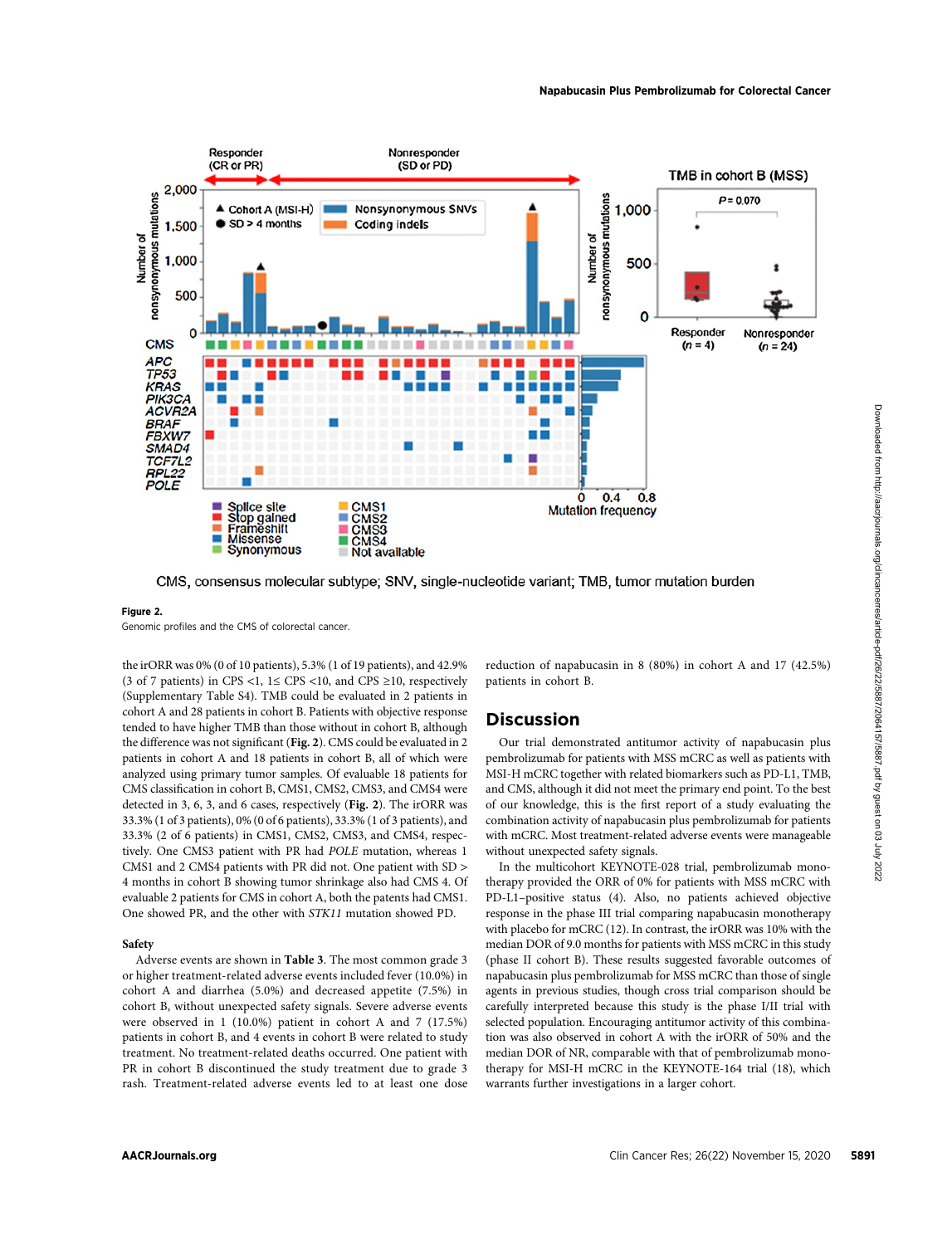|                                       | Cohort A (MSI-H)<br>$n=10$ |                   | Cohort B (MSS)<br>$n = 40$ |             |  |
|---------------------------------------|----------------------------|-------------------|----------------------------|-------------|--|
| Adverse event, n (%)                  | All<br>grades              | Grade<br>$\geq$ 3 | All<br>grades              | Grade<br>≥3 |  |
| All events                            | 10 (100)                   | 1(10)             | 40 (100)                   | 10 (25)     |  |
| Diarrhea                              | 8(80)                      | 0(0)              | 35 (87.5)                  | 2(5.0)      |  |
| Decreased appetite                    | 0(0)                       | 0(0)              | 13 (32.5)                  | 3(7.5)      |  |
| Nausea                                | 4(40)                      | 0(0)              | 11(27.5)                   | 1(2.5)      |  |
| Vomiting                              | 1(10)                      | 0(0)              | 7(17.5)                    | 0(0)        |  |
| Fever                                 | 4(40)                      | 1(10)             | 6(15.0)                    | 0(0)        |  |
| Malaise                               | 0(0)                       | 0(0)              | 6(15.0)                    | 0(0)        |  |
| Fatique                               | 0(0)                       | 0(0)              | 5(12.5)                    | 0(0)        |  |
| Hypothyroidism                        | 2(20)                      | 0(0)              | 5(12.5)                    | 0(0)        |  |
| Rash                                  | 2(20)                      | 0(0)              | 3(7.5)                     | 1(2.5)      |  |
| Abdominal pain                        | 2(20)                      | 0(0)              | 2(5.0)                     | 1(2.5)      |  |
| Anemia                                | 0(0)                       | 0(0)              | 2(5.0)                     | 1(2.5)      |  |
| Hypokalemia                           | 0(0)                       | 0(0)              | 2(5.0)                     | 1(2.5)      |  |
| Alanine aminotransferase<br>increased | 0(0)                       | 0(0)              | 2(5.0)                     | 0(0)        |  |
| Infusion-related reaction             | 1(10)                      | 0(0)              | 1(2.5)                     | 0(0)        |  |
| Hearing impaired                      | 0(0)                       | 0(0)              | 1(2.5)                     | 1(2.5)      |  |
| Colitis                               | 0(0)                       | 0(0)              | 1(2.5)                     | 1(2.5)      |  |
| Serum amylase increased               | 0(0)                       | 0(0)              | 1(2.5)                     | 1(2.5)      |  |
| Alkaline phosphatase<br>increased     | 0(0)                       | 0(0)              | 1(2.5)                     | 1(2.5)      |  |
| Platelet count decreased              | 1(10)                      | 0(0)              | 0(0)                       | 0(0)        |  |
| Cheilitis                             | 1(10)                      | 0(0)              | 0(0)                       | 0(0)        |  |

Table 3. Treatment-related adverse events  $( \geq 10\% )$  or any toxicities with grade 3 or higher).

An exploratory analysis in this study showed a trend of higher irORR with PD-L1 CPS  $\geq$ 1 or CPS  $\geq$ 10 population than CPS <1 population, which were similar to that of previous trials with pembrolizumab for several malignancies (19, 20). Previous studies reported that inhibition of STAT3 activation shows antitumor activity by suppressing polarization of tumor-associated macrophages, which is more frequently observed in PD-L1–positive population than negative population (21, 22).These findings suggest that napabucasin plus pembrolizumab might be more effective for PD-L1–positive population. Patients with objective response tended to have higher TMB than those without in this study, which were consistent with the results of previous reports of anti–PD-1 therapies (23, 24). Optimal cutoff value as well as impact of TMB on the efficacy of this combination warrants further investigations in larger cohorts. Except for one CMS 3 patient with POLE mutation, which is reported to be associated with hypermutated phenotype and response to anti–PD-1 monotherapy (25), the remaining 3 patients with objective response had CMS4 ( $n = 2$ ) or CMS1 ( $n = 1$ ) in cohort B. One MSS patient with SD > 4 months showing tumor shrinkage also had CMS 4. It is well known that STAT3 induces angiogenic molecules such as vascular endothelial growth factor directly (26). CMS4 is immune-excluded tumors; immune system is engaged, but microenvironment such as angiogenesis or TGFb prevents activity (15).Thus, inhibition of angiogenesis via STAT3 signal by napabucasin might enhance antitumor T-cell response of pembrolizumab in patients with CMS4. Considering that CMS1 is inflamed tumors with infiltrating activated lymphocytes as well as high expressions of immune checkpoint molecules (15), patients with CMS1 might also respond to this combination via the reduction of immune checkpoint molecules by napabucasin. Interestingly, a higher ORR was observed in patients with right-sided primary compared with those with left-sided primary in this study. Right-sided colon is reported to be associated with higher frequency of CMS1 and increased infiltration of immune cells with enhanced cytotoxic function compared with left-sided colon (15, 27), which might be one of the reasons for the different response to this combination according to tumor sidedness.

The safety profiles in this study were almost similar to napabucasin monotherapy or pembrolizumab monotherapy (1, 4, 12, 18, 19). Common toxicities such as diarrhea, decreased appetite, nausea, and vomiting predominantly due to napabucasin were manageable with dose reductions, dose interruptions, and supportive care.

This study had several limitations. The patient population was small, and the study was not randomized as the phase I/II trial. Also, we limited the enrollment in cohort B to patients with right-sided colon cancer during this study, leading to patient selection bias. Also, we did not analyze PD-L1 CPS, cancer genome alterations including TMB, and CMS in all the patients enrolled in this study. Furthermore, we did not show predictive biomarkers directly related to napabucasin. These issues warrant further evaluations in the additional cohort. However, it is notable that 4 patients with mCRC MSS responded to this combination in association with tumor biomarkers, which might provide new insight into further development of immune checkpoint inhibitors for mCRC.

In conclusion, the combination of napabucasin plus pembrolizumab had antitumor activity and manageable safety profiles in patients with mCRC. The impact of related biomarkers or tumor sidedness on the efficacy of this combination is under investigation in the additional cohort.

# Disclosure of Potential Conflicts of Interest

A. Kawazoe reports personal fees from Taiho, personal fees from Ono, and grants from MSD outside the submitted work. Y. Kuboki reports grants and personal fees from Taiho Pharma, grants from Takeda Pharma, grants from Ono Pharma, grants from AstraZeneca, grants from Daiichi-Sankyo, grants from Boehringer Ingelheim, grants from Amgen, grants from Chugai Pharma, grants from GSK, grants from Incyte, personal fees from Sanofi, personal fees from Eli Lilly, and personal fees from Bayer outside the submitted work. E. Shinozaki reports other from MSD (clinical trial fee) and other from Dainippon Sumitomo Pharma (clinical trial fee) outside the submitted work. H. Hara reports grants from Astellas, grants from AstraZeneca, grants from BeiGene, grants from Boehringer Ingelheim, grants and personal fees from Chugai, grants and personal fees from Daiichi Sankyo, grants from Dainippon Sumitomo, grants from Eisai, grants from Incyte, personal fees from Kyowa Hakko Kirin, personal fees from Lilly, grants from LSK BioPharma, grants and personal fees from Merck Biopharma, grants and personal fees from MSD, grants and personal fees from Ono, grants from Pfizer, personal fees from Sanofi, grants and personal fees from Taiho, personal fees from Takeda, personal fees from Yakult, personal fees from Bayer, and personal fees from Bristol-Myers Squibb outside the submitted work. T. Nishina reports grants and personal fees from Taiho Pharmaceutical, grants and personal fees from Merck Biopharma, grants and personal fees from Bristol-Myers Squibb, grants and personal fees from Ono Pharmaceutical, grants from MSD, grants from Daiichi Sankyo, grants from Dainippon Sumitomo Pharma, grants from Astrazeneca, grants from Astellas pharma, personal fees from Chugai Pharmaceutical, and personal fees from Nippon kayaku outside the submitted work. Y. Komatsu reports grants from Dainihon-Sumitomo (institution) and grants from MSD (institution) during the conduct of the study. M. Wakabayashi reports personal fees from Chugai Pharmaceutical Co., Ltd. (lecture fees) and personal fees from Johnson and Johnson K.K. MEDICAL COMPANY (lecture fees) outside the submitted work. S. Nomura reports personal fees from AstraZeneca, personal fees from Chugai, personal fees from Taiho Pharmaceutical, and personal fees from Pfizer outside the submitted work. A. Sato reports other from MSD (Investigational Drug Supply) and grants and other from Dainippon Sumitomo Pharma (Investigational Drug Supply and study grant) during the conduct of the study; grants and other from Eizai Pharma (for Investigator Initiated Trial), grants and other from Ono Pharma (for Investigator Initiated Trial), grants and other from Taiho Pharma (for Investigator Initiated Trial), grants and other from Takeda Pharma (for Investigator Initiated Trial), grants and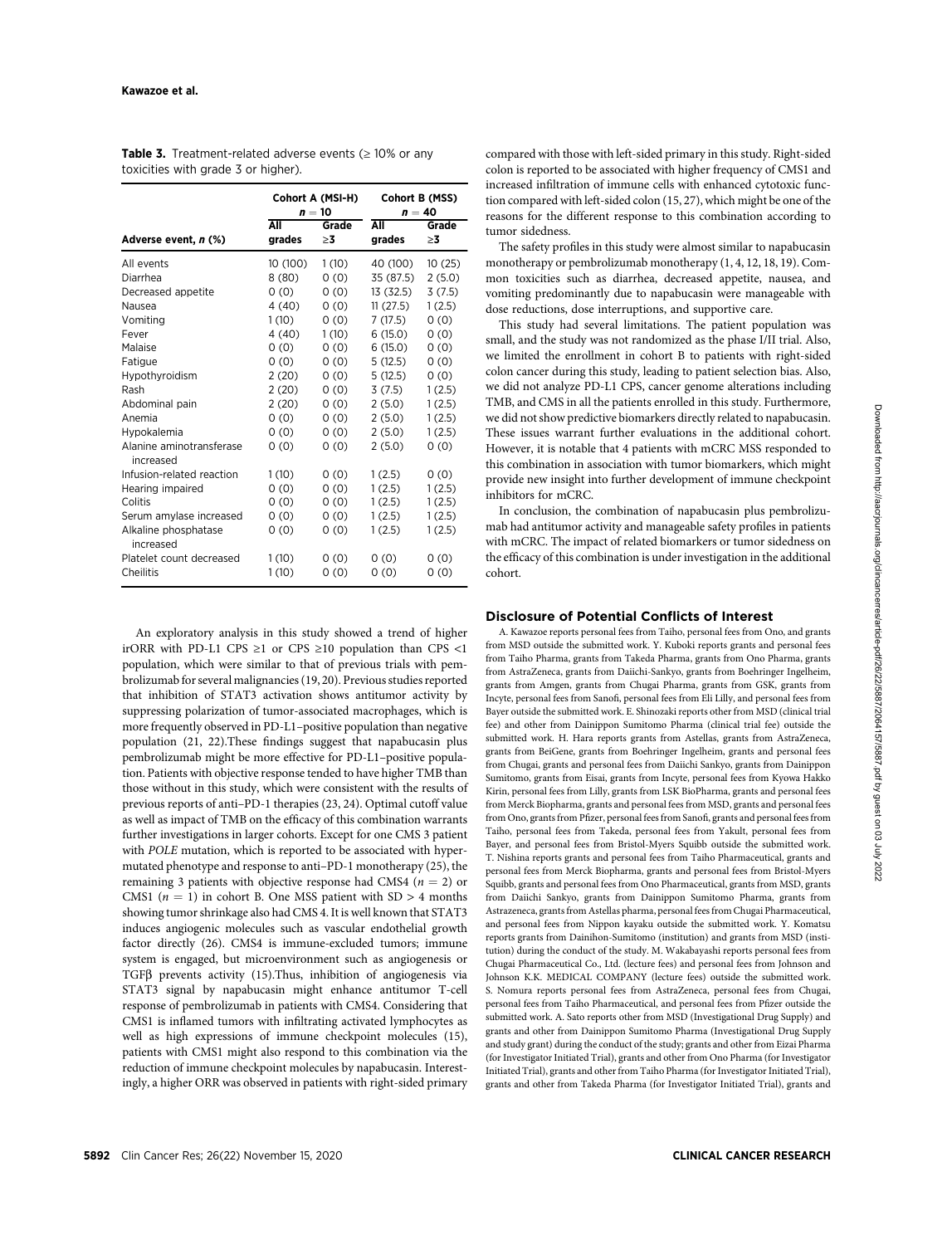other from Bayer Pharma (for Investigator Initiated Trial), grants and other from Rakuten Medical (for Investigator Initiated Trial), grants and other from Oncolys BioPharma (for Investigator Initiated Trial), and other from Daiichi Sankyo Pharma (for Investigator Initiated Trial) outside the submitted work. T. Kuwata reports grants from Ono, grants from Daiichi-Sankyo, personal fees from AstraZeneca, and personal fees from MSD outside the submitted work. H. Mano reports grants from Ono Pharmaceutical, grants from Daiichi Sankyo, grants from PFDeNA, grants from Sysmex, grants from Konica-Minolta, and personal fees from CureGene outside the submitted work. Y. Togashi reports personal fees from Ono, personal fees from BMS, personal fees from Chugai, personal fees from Astrazeneca, and personal fees from MSD outside the submitted work. H. Nishikawa reports grants and personal fees from Ono Pharmaceutical, grants and personal fees from Chugai Pharmaceutical, grants and personal fees from Bristol-Myers Squibb, grants from MSD, grants from Taiho Pharmaceutical, grants from Daiichi-Sankyo, grants from Kyowa Kirin, grants from Zenyaku Kogyo, grants from Oncolys BioPharma, grants from Debiopharma, grants from Asahi-Kasei, grants from Astellas Pharmaceutical, grants from Sumitomo Dainippon Pharma, grants from SRL, grants from Sysmex, grants from Becton Dickinson, and grants from Fuji Film outside the submitted work. T. Yoshino reports grants from Sumitomo Dainippon and grants from MSD during the conduct of the study; grants and personal fees from Chugai, personal fees from Eli Lily, personal fees from Takeda, personal fees from Merck Biopharma, grants from GlaxoSmithKline, grants from Nippon Boehringer Ingelheim, grants from Novartis, grants from Sanofi, grants from Ono, grants from Daiichi-Sankyo, and grants from Parexe outside the submitted work; and Consulting or advisory role for Chugai, Lilly, Merck Serono, and Sanofi. No potential conflicts of interest were disclosed by the other authors.

#### References

- 1. Le DT, Uram JN, Wang H, Bartlett BR, Kemberling H, Eyring AD, et al. PD-1 blockade in tumors with mismatch-repair deficiency. N Engl J Med 2015;372: 2509–20.
- 2. Overman MJ, McDermott R, Leach JL, Lonardi S, Lenz HJ, Morse MA, et al. Nivolumab in patients with metastatic DNA mismatch repair-deficient or microsatellite instability-high colorectal cancer (CheckMate 142): an open-label, multicentre, phase 2 study. Lancet Oncol 2017;18:1182–91.
- 3. Fujiyoshi K, Yamaguchi T, Kakuta M, Takahashi A, Arai Y, Yamada M, et al. Predictive model for high-frequency microsatellite instability in colorectal cancer patients over 50 years of age. Cancer Med 2017;6:1255–63.
- 4. O'Neil BH, Wallmark JM, Lorente D, Elez E, Raimbourg J, Gomez-Roca C, et al. Safety and antitumor activity of the anti-PD-1 antibody pembrolizumab in patients with advanced colorectal carcinoma. PLoS One 2017;12:e0189848.
- 5. Eng C, Kim TW, Bendell J, Argiles G, Tebbutt NC, Di Bartolomeo M, et al. Atezolizumab with or without cobimetinib versus regorafenib in previously treated metastatic colorectal cancer (IMblaze370): a multicentre, open-label, phase 3, randomised, controlled trial. Lancet Oncol 2019;20:849–61.
- 6. Overman MJ, Ernstoff MS, Morse MA. Where we stand with immunotherapy in colorectal cancer: deficient mismatch repair, proficient mismatch repair, and toxicity management. Am Soc Clin Oncol Educ Book 2018;38:239–47.
- 7. Wang T, Niu G, Kortylewski M, Burdelya L, Shain K, Zhang S, et al. Regulation of the innate and adaptive immune responses by Stat-3 signaling in tumor cells. Nat Med 2004;10:48–54.
- 8. Wang Y, Shen Y, Wang S, Shen Q, Zhou X. The role of STAT3 in leading the crosstalk between human cancers and the immune system. Cancer Lett 2018;415: 117–28.
- 9. Wölfle SJ, Strebovsky J, Bartz H, Sähr A, Arnold C, Kaiser C, et al. PD-L1 expression on tolerogenic APCs is controlled by STAT-3. Eur J Immunol 2011; 41:413–24.
- 10. Litzenburger UM, Opitz CA, Sahm F, Rauschenbach KJ, Trump S, Winter M, et al. Constitutive IDO expression in human cancer is sustained by an autocrine signaling loop involving IL-6, STAT3 and the AHR. Oncotarget 2014;5:1038–51.
- 11. Chang AY, Hsu E, Patel J, Li Y, Zhang M, Iguchi H, et al. Evaluation of tumor celltumor microenvironment component interactions as potential predictors of patient response to napabucasin. Mol Cancer Res 2019;17:1429–34.
- 12. Jonker DJ, Nott L, Yoshino T, Gill S, Shapiro J, Ohtsu A, et al. Napabucasin versus placebo in refractory advanced colorectal cancer: a randomised phase 3 trial. Lancet Gastroenterol Hepatol 2018;3:263–70.
- 13. Grothey A, Shah MA, Yoshino T, Van Cutsem E, Taieb J, Xu R, et al. CanStem303C trial: a phase III study of napabucasin (BBI-608) in combination with 5-fluorouracil (5-FU), leucovorin, irinotecan (FOLFIRI) in adult patients

#### Authors' Contributions

A. Kawazoe: Writing-original draft. Y. Kuboki: Conceptualization. E. Shinozaki: Writing-review and editing. H. Hara: Writing-review and editing. T. Nishina: Writing-review and editing. Y. Komatsu: Writing-review and editing. S. Yuki: Writing-review and editing. M. Wakabayashi: Data curation, software, formal analysis. S. Nomura: Writing-review and editing. A. Sato: Writing-review and editing. T. Kuwata: Supervision. M. Kawazu: Formal analysis, methodology. H. Mano: Supervision. Y. Togashi: Supervision. H. Nishikawa: Supervision. T. Yoshino: Conceptualization.

#### **Acknowledaments**

We would like to thank the patients, their families, the nurses, and the investigators who participated in this study. We thank the data managers and Data Monitoring Committee members (Drs. Akihito Tsuji, Kentaro Yamazaki, and Kiyotaka Yoh).

This study was funded by Sumitomo Dainippon Pharma Co., Ltd. The funders of the study had no role in study design, data collection, analysis, or interpretation, or writing of the report.

The costs of publication of this article were defrayed in part by the payment of page charges. This article must therefore be hereby marked advertisement in accordance with 18 U.S.C. Section 1734 solely to indicate this fact.

Received May 10, 2020; revised June 18, 2020; accepted July 15, 2020; published first July 21, 2020.

with previously treated metastatic colorectal cancer (mCRC). J Clin Oncol 35: 15s, 2017 (suppl; abstr TPS3619).

- 14. Yuan G, Sarah K, Eric H, Janet H, Emily B, Matt H, et al. Dual inhibition of cancer stemness and immune checkpoint genes by targeting Stat3. Cancer Res 2016;76. Abstract nr 2222.
- 15. Guinney J, Dienstmann R, Wang X, de Reynies A, Schlicker A, Soneson C, et al. The consensus molecular subtypes of colorectal cancer. Nat Med 2015;21: 1350–6.
- 16. Bohnsack O, Hoos A, Ludajic K. Adaptaion of the immune related response criteria: irRECIST. Ann Oncol 2014;25:361–72.
- 17. Kunz CU, Wason JM, Kieser M. Two-stage phase II oncology designs using short-term endpoints for early stopping. Stat Methods Med Res 2017;26: 1671–83.
- 18. Le DT, Kim TW, Van Cutsem E, Geva R, Jäger D, Hara H, et al. Phase II openlabel study of pembrolizumab in treatment-refractory, microsatellite instabilityhigh/mismatch repair-deficient metastatic colorectal cancer: KEYNOTE-164. J Clin Oncol 2020;38:11–9.
- 19. Shitara K, Ozguroglu M, Bang YJ, Di Bartolomeo M, Mandala M, Ryu M-H, et al. Pembrolizumab versus paclitaxel for previously treated, advanced gastric or gastro-oesophageal junction cancer (KEYNOTE-061): a randomised, openlabel, controlled, phase 3 trial. Lancet 2018;392:123–33.
- 20. Herbst RS, Baas P, Kim DW, Felip E, Pérez-Gracia JL, Han JY, et al. Pembrolizumab versus docetaxel for previously treated, PD-L1-positive, advanced nonsmall-cell lung cancer (KEYNOTE-010): a randomised controlled trial. Lancet 2016;387:1540–50.
- 21. Fujiwara Y, Takeya M, Komohara Y. A novel strategy for inducing the antitumor effects of triterpenoid compounds: blocking the protumoral functions of tumorassociated macrophages via STAT3 inhibition. Biomed Res Int 2014;2014: 348539.
- 22. Trujillo JA, Sweis RF, Bao R, Luke JJ. T Cell-inflamed versus non-T cellinflamed tumors: a conceptual framework for cancer immunotherapy drug development and combination therapy selection. Cancer Immunol Res 2018; 6:990–1000.
- 23. Chen EX, Jonker DJ, Kennecke HF, Berry SR, Couture F, Ahmad CE, et al. , CCTG CO.26 trial: a phase II randomized study of durvalumab (D) plus tremelimumab (T) and best supportive care (BSC) versus BSC alone in patients (pts) with advanced refractory colorectal carcinoma (rCRC). J Clin Oncol 37:4s 2019.
- 24. Hellmann MD, Ciuleanu TE, Pluzanski A, Lee JS, Otterson GA, Audigier-Valette C, et al. Nivolumab plus ipilimumab in lung cancer with a high tumor mutational burden. N Engl J Med 2018;378:2093–104.